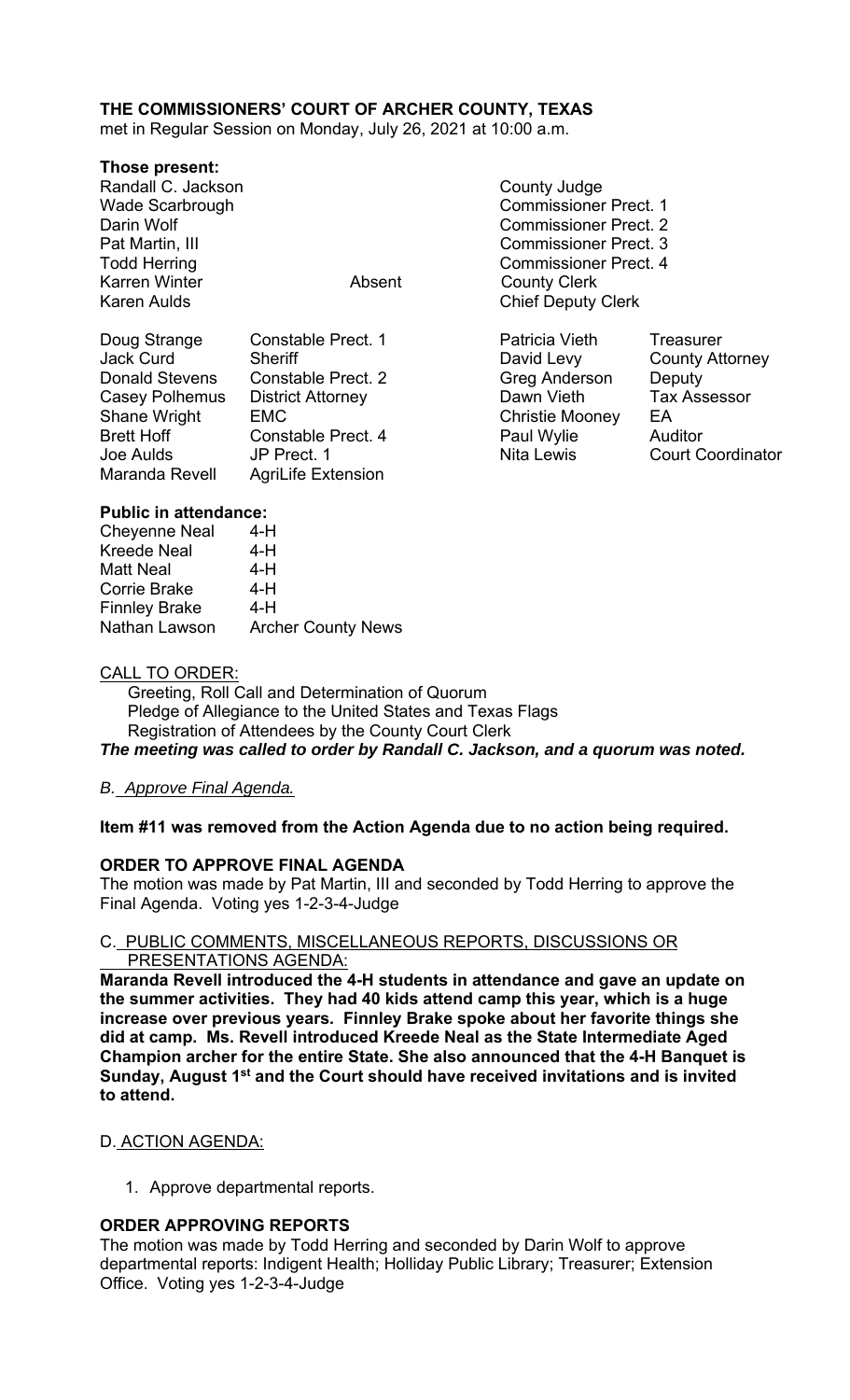2. Approve vouchers for payment.

# **ORDER APPROVING VOUCHERS**

The motion was made by Wade Scarbrough and seconded by Pat Martin, III to approve vouchers for payment. Voting yes 1-2-3-4-Judge

3. Approve line-item transfers.

## **ORDER APPROVING TRANSFERS**

The motion was made by Darin Wolf and seconded by Pat Martin, III to approve lineitem transfers. Voting yes 1-2-3-4-Judge

#### **Precinct 2 Line-item Transfer:**

| <b>Department-Account</b> | <b>Account Name</b>                  | <b>Increase</b> | <b>Decrease</b> |
|---------------------------|--------------------------------------|-----------------|-----------------|
| 021.0400.0103             | <b>Temporary Part Time Salaries</b>  | 6,000.00        |                 |
| 021.0400.0333             | <b>Building Repairs/Maintenance</b>  | 6,500.00        |                 |
| 021.0400.0334             | <b>Equipment Repairs/Maintenance</b> | 8,000.00        |                 |
| 021.0400.0337             | <b>Bridge/Culvert Materials</b>      | 16,000.00       |                 |
| 021.0400.0340             | <b>Special Projects</b>              |                 | 36,500.00       |

- 4. Approve Education Certificates. **Removed.**
- 5. Approve Publisher's Certificates. **Removed.**
- 6. Discuss and/or take action on Murder Trial expenses for the District Attorney's office.

**Casey Polhemus presented the details of the expenses for the murder that occurred in April, 2020. She mentioned that Archer County will probably try the three defendants separately, with the first trial scheduled to begin in October and concluding all trials by the end of 2022. The expenses include lab fees, testing of evidence, lab storage fees, transcribing statements, copies of previous trials' transcripts, and expert testimony, totally approximately \$35,000. The Commissioners' Court needs to approve lab fee payments now. Ms. Polhemus will work with Paul Wylie and Patricia Vieth to get lab invoices paid, and she will present to the Court as she receives future invoices/expenses.** 

# **ORDER TO APPROVE EXPENSES**

The motion was made by Pat Martin, III and seconded by Darin Wolf to approve expenses incurred for a murder trial by the District Attorney's Office. Voting yes 1-2-3- 4-Judge

**7.** Discuss and/or take action on Update on Census Release and Discussion of Redistricting Timeline Issues with Redistricting Counsel. **Item postponed until after Executive Session.** 

# **ORDER TO APPROVE REDISTRICTING TIMELINE**

No Action Taken

8. Consider and/or take action on Sheriff and Constable Fees for 2022.

#### **ORDER TO APPROVE FEES**

The motion was made by Wade Scarbrough and seconded by Pat Martin, III to approve Sheriff and Constable Fees for 2022. Voting yes 1-2-3-4-Judge

## **2022 SHERIFF'S FEES**

| <b>Notices:</b>              |          |
|------------------------------|----------|
| Subpoena                     | \$135.00 |
| <b>Summons</b>               | \$135.00 |
| <b>Writ of Attachment</b>    | \$200.00 |
| <b>Writ of Garnishment</b>   | \$200.00 |
| <b>Writ of Sequestration</b> | \$200.00 |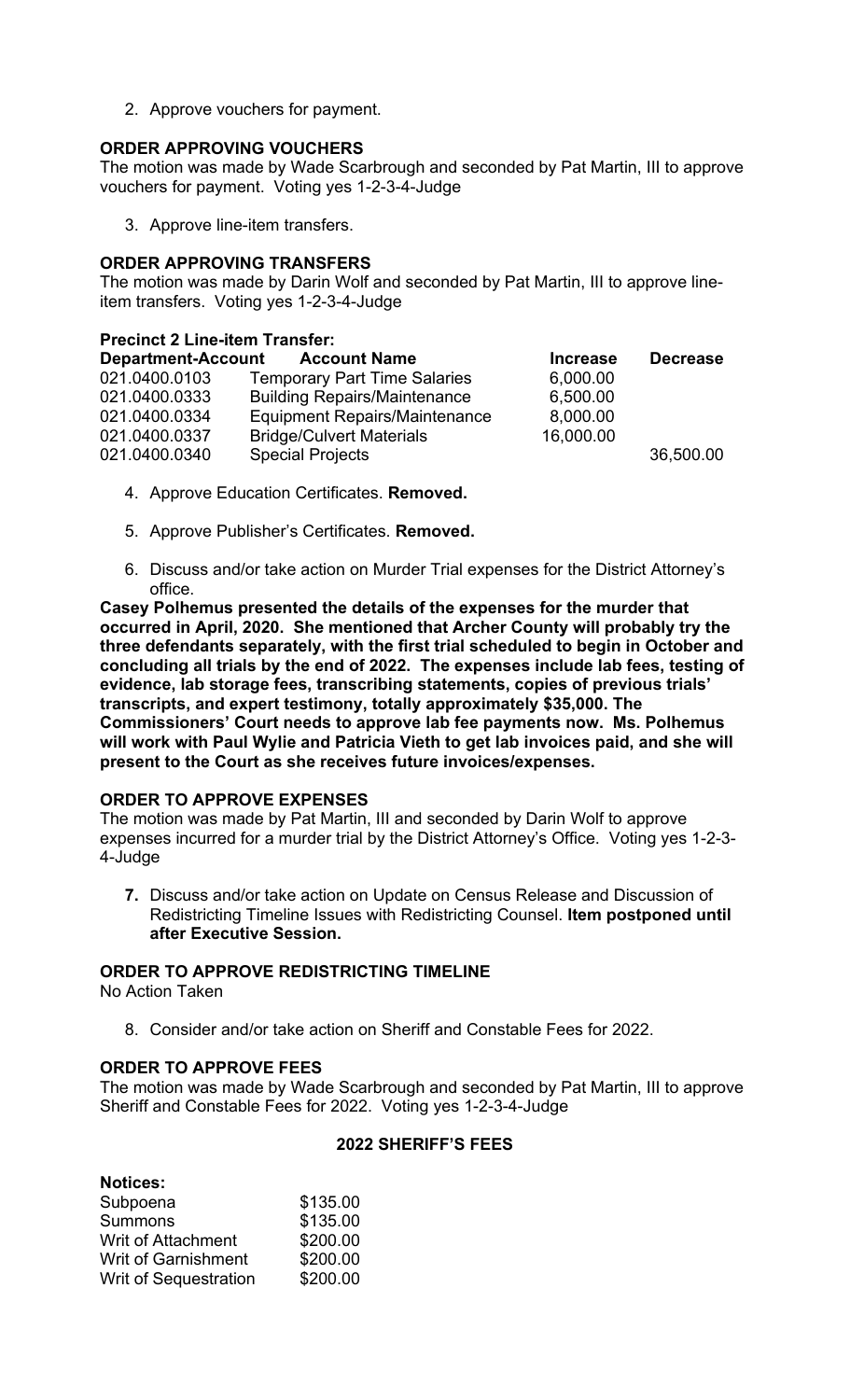| Order of Sale<br>Writ of Possession<br><b>Forcible Detainer</b><br><b>Writ of Execution</b>                         | \$200.00<br>\$150.00 (2 hr maximum) 75.00 per hour per deputy after 2 hours<br>\$125.00<br>\$200.00 |
|---------------------------------------------------------------------------------------------------------------------|-----------------------------------------------------------------------------------------------------|
| <b>Service Fees:</b><br><b>Small Claims Citation</b><br><b>Justice Court Citation</b><br>All Other Court's Citation | \$125.00<br>\$125.00<br>\$125.00                                                                    |
| <b>Other Service Fees:</b><br><b>Post Probate Citation</b><br>All other writs<br><b>Protective Order</b>            | \$40.00<br>\$200.00<br>\$200.00                                                                     |

9. Consider and/or take action on Imposition of Optional Fees Calendar Year 2022*.* **Dawn Vieth reported that these are the same fees as normal: \$10.00 Road and Bridge Fee. She briefly mentioned SB876 effective March, 2022, that states that no matter where an Archer County resident's vehicle title is processed, the \$10.00 Road and Bridge fee will come to Archer County.** 

#### **ORDER TO APPROVE IMPOSITION OF OPTIONAL FEES CALENDAR**

The motion was made by Randall C. Jackson and seconded by Darin Wolf to approve Imposition of Optional Fees Calendar Year 2022. Voting yes 1-2-3-4-Judge

10. Consider and/or approve Interlocal Local Agreement for 9-1-1 Public Safety Answering Point Services between Nortex Regional Planning Commission and Archer County.

**Jack Curd gave background information on the Agreement. He stated that Nortex owns the equipment, and they are good about working with us if any issues arise. He mentioned that it is a reliable system.** 

#### **ORDER APPROVING INTERLOCAL AGREEMENT**

The motion was made by Todd Herring and seconded by Wade Scarbrough to approve Interlocal Local Agreement for 9-1-1 Public Safety Answering Point Services between Nortex Regional Planning Commission and Archer County. Voting yes 1-2-3-4-Judge

- **11.** Discuss and/or take action in reference to Red Robin Lane in Archer County. **Removed**
- 12. Discuss and/or take action in regards to the lease agreement for the Megargel repeater.

#### **Shane Wright reported that we now have an agreement with Vertical Bridge. Judge Jackson stated that there is no cost to Archer County. David Levy explained that it is a zero-payment lease.**

#### **ORDER TO APPROVE LEASE AGREEMENT**

The motion was made by Pat Martin, III and seconded by Todd Herring to approve the lease agreement for the Megargel repeater between Vertical Bridge and Archer County at no cost. Voting yes 1-2-3-4-Judge

13. Discuss and/or take action on Budget Items for Fiscal Year 2022.

Items discussed:

 **Tax Rate** – Paul Wylie mentioned that the major discussion is giving pay raises. Mr. Wylie and Dawn Vieth discussed the Estimated Tax Rate. Ms. Vieth explained that the Comptroller's information that she received late Friday afternoon is not correct. Her vendor needs a few more days to finalize the numbers. Christie Mooney has spoken with Secretary of State staff. Ms. Mooney stated that to go up to the de minimis rate, the Commissioners would have to approve the rate by August  $16<sup>th</sup>$  in order to give citizens time to petition, so that a Special Election could be added to the November ballot.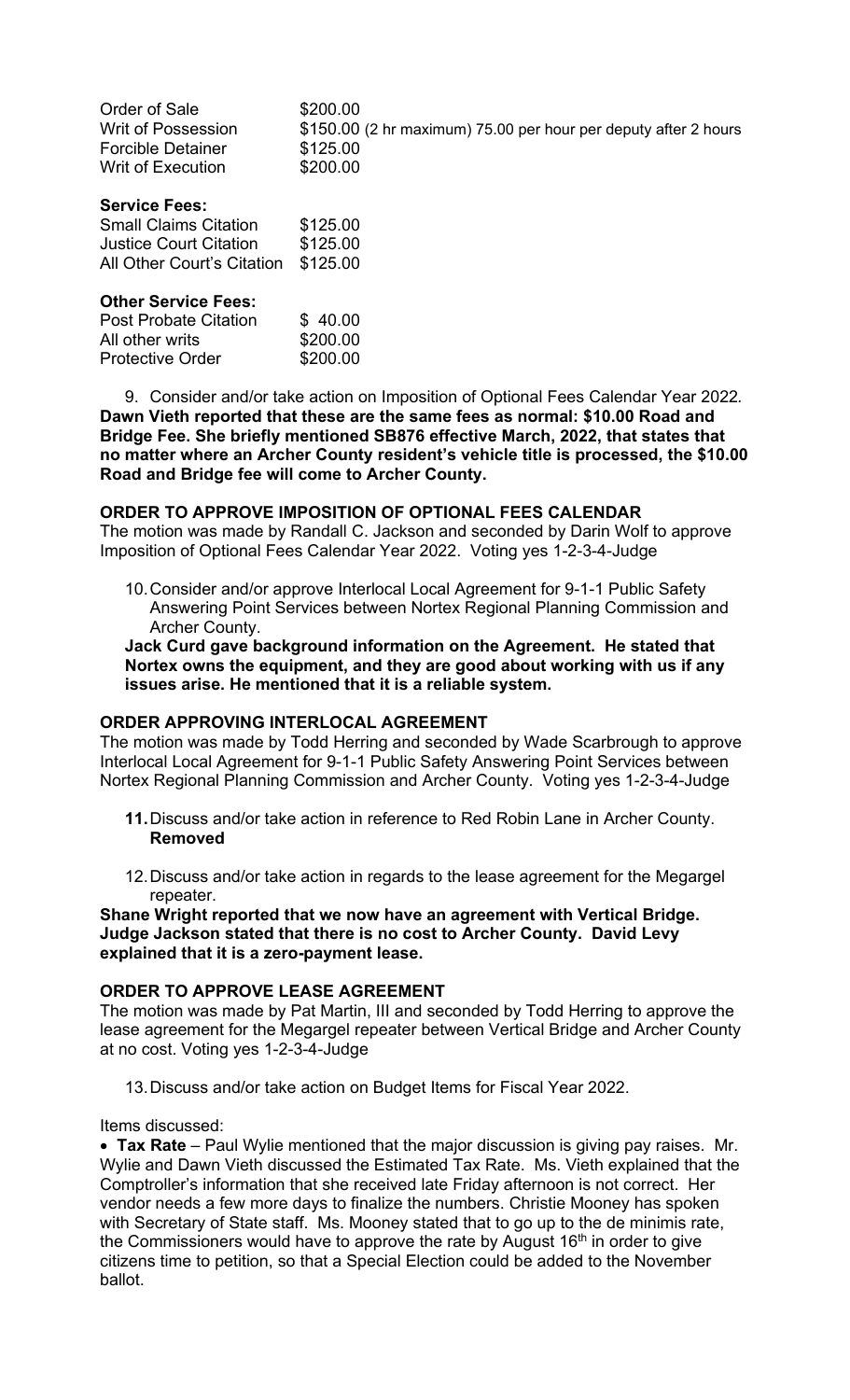Judge Jackson reiterated that the Court needed to make the majority of the budget decisions today in order to move forward with the proposed budget.

 **Cell Phone Allowance** – In reviewing the action from the previous meeting regarding cell phone allowance, Judge Jackson reported that the Treasurer's Office needs a cell phone with all their grant work. He discussed providing the \$600 cell phone allowance to the County Clerk, Tax Assessor/Collector and the Treasurer. He reminded the Court that the County Attorney and District Clerk did not request the cell phone allowance due to privacy issues. After considerable discussion, **the Motion was made by Pat Martin, III and seconded by Randall C. Jackson to increase the salary by \$600.00 of the Elected Officials who do not have cell phone allowance – County Clerk, Treasurer, Tax Assessor/Collector, District Clerk and County Attorney. Voting yes 1-2-3-4-Judge** 

 **Retirement Contribution Increase** – Patricia Vieth distributed a handout and discussed increasing the County's portion of Retirement contributions. The County has contributed 1.25% in the past. We do not do cost of living increase each year. She explained that the County's rate can change but the Employees cannot change their rate. Darin Wolf stated that he would support one or the other, either a pay raise or retirement increase, but not both.

 **Constables' Salaries** – Donald Stevens and Doug Strange were in attendance to discuss matching their salaries with the other Constable, Brett Hoff. Donald Stevens discussed his duties: works with Archer County Sheriff's Office (ACSO) seven days a week; patrols traffic; serves papers; duties are not restricted to his precinct, i.e., helps in Megargel. Doug Strange discussed his duties: serves at three schools; serves papers; helps the ACSO; not sure of exact number of hours worked each week but some weeks works 60 – 80 hours; always on call. Brett Hoff discussed his duties: patrols traffic; works school zones; Bailiff; on call 24 hours/7 days a week; cleaned up meth labs in his Precinct; covers Megargel area when needed. Constable Hoff recently completed a continuing education course where it was recommended that he submit monthly activity reports. Wade Scarbrough said that he has a problem with the disparity in pay. Todd Herring asked who determined that the one constable was full time and the other two were part time? Pat Martin, III stated that if we had the money, he would be in support of the pay increase but he cannot vote for it. Wade Scarbrough appreciates both Constables trying to increase their salaries. Darin Wolf agreed with Commissioner Martin and stated that he would like extra money to improve roads and a raise across the board would be nice for everyone. Commissioner Herring would like to work towards leveling the salaries among the Constables and he appreciates the jobs they are doing. Commissioner Scarbrough looked at different line items and suggested shifting money around to get the salaries equal. Jack Curd suggested eliminating their office supply budget because they could get supplies from the ACSO.

**The motion was made by Darin Wolf and seconded by Wade Scarbrough to include in the proposed budget, an increase of \$10,000 each to the salaries of Constable Precinct 1 and Constable Precinct 2. Discussion: Pat Martin mentioned needing more law enforcement presence in Megargel. Randall C. Jackson stated that we need more money for the ACSO staffing. Voting yes 1-2-3-4 and Voting no - Judge** 

 **Salary increases** – Randall C. Jackson led the discussion. Paul Wylie reminded the Court that we have money in reserve. **The motion was made by Randall C. Jackson and seconded by Darin Wolf to increase the salaries for Elected Officials and fulltime Employees by 6% for FY2022. Discussion: Paul Wylie confirmed that with the information provided, we would have enough for raises. Voting yes 1-2-3-4- Judge**

 **Personnel Policy Revision** – Darin Wolf and Patricia Vieth led the discussion. Commissioner Wolf would like a change to the personnel policy to allow Roadhands to work overtime. Ms. Vieth mentioned that part-time money could be used. This will be an Agenda Item at a future meeting.

 **Salary increases** – Paul Wylie mentioned the District Judge's request for a \$2,000 pay increase for Court Reporter and District Court Coordinator. **The motion was made by Randall C. Jackson and seconded by Wade Scarbrough to give the same pay increase as the Elected Officials and full-time Employees (6% increase) instead of the requested \$2,000. Voting yes 1-2-3-4-Judge** 

**The motion was made by Pat Martin, III and seconded by Darin Wolf to include part-time County employees in the 6% salary increase. Voting yes 1-2-3-4-Judge**